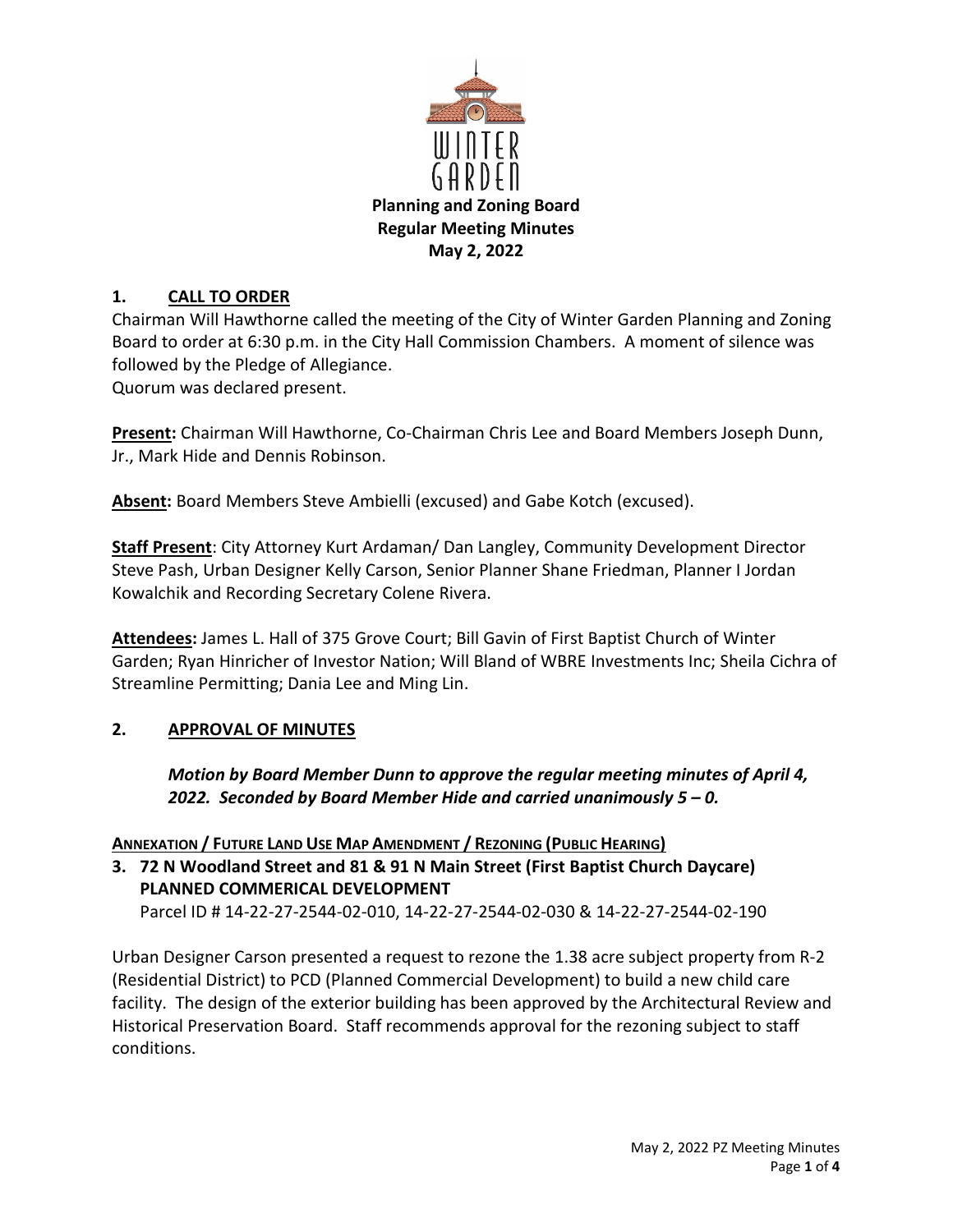Board Members inquired about the three on-street parking, if these were indented off the street, marked for private use and if these three spaces were required to meet the project's parking requirements? If a traffic analysis has been conducted along with parking of the current school? Did the Community Meeting held in June 2021 have any major concerns? Bill Gavin, a representative of the project spoke in behalf of these questions and concerns. He stated that the parking was part of the project parking count requirement, would be off the roadway and the intent of the parking would be to help with reduction of parking/ traffic concerns related to the current daycare center on the main campus. City staff confirmed there was a Community Meeting for this project and no major issues came up at that meeting.

No one from the public wished to speak on behalf of this item.

## *Motion by Board Member Dunn to approve this annexation, future land use map amendment and rezoning use at the address of 72 N Woodland Street, 81 & 91 N Main Street. Seconded by Board Member Robinson and carried unanimously 5 – 0.*

### **PRELIMINARY PLAT / FINAL PLAT / LOT SPLIT**

**4. 229 N Highland Avenue (229 N Highland Avenue Lot Split) LOT SPLIT**  Parcel ID # 14-22-27-1728-02-090

Senior Planner Friedman presented a request for a lot split at the location of 229 N Highland Avenue into 2 parcels; Parcel "1" will be approximately 0.30 acres in size and Parcel "2" will be approximately 0.21 acres in size. Parcel 1 which contains the home and will continue to have the address of 229 N Highland Avenue and Parcel 2 which is vacant will front Apopka Street. Staff recommends approval for the lot split subject to staff conditions.

Board members inquired if the wood building would be removed? If a variance could possibly be requested in the future? If these lots would maintain R-2 Zoning? City staff responded with the wood building has already been removed, variances should not be required as the lot meets the R-2 lot size requirements and yes, the lots would maintain the R-2 Zoning.

No one from the public wished to speak on behalf of this item.

### *Motion by Board Member Lee to approve the Lot Split at the location of 229 N Highland Avenue* **subject to staff conditions***. Seconded by Board Member Hide and carried unanimously 5 – 0.*

### **VARIANCE (PUBLIC HEARING)**

**5. 2051 Black Lake Boulevard (Ghosh Boathouse) VARIANCE**  Parcel ID # 03-23-27-8240-03-040

Senior Planner Friedman presented a request for a variance for the property located at 2051 Black Lake Boulevard. This variance will allow the construction of a dock that is 155 feet in length measured waterward from the normal high water elevation and a total of 1,088 square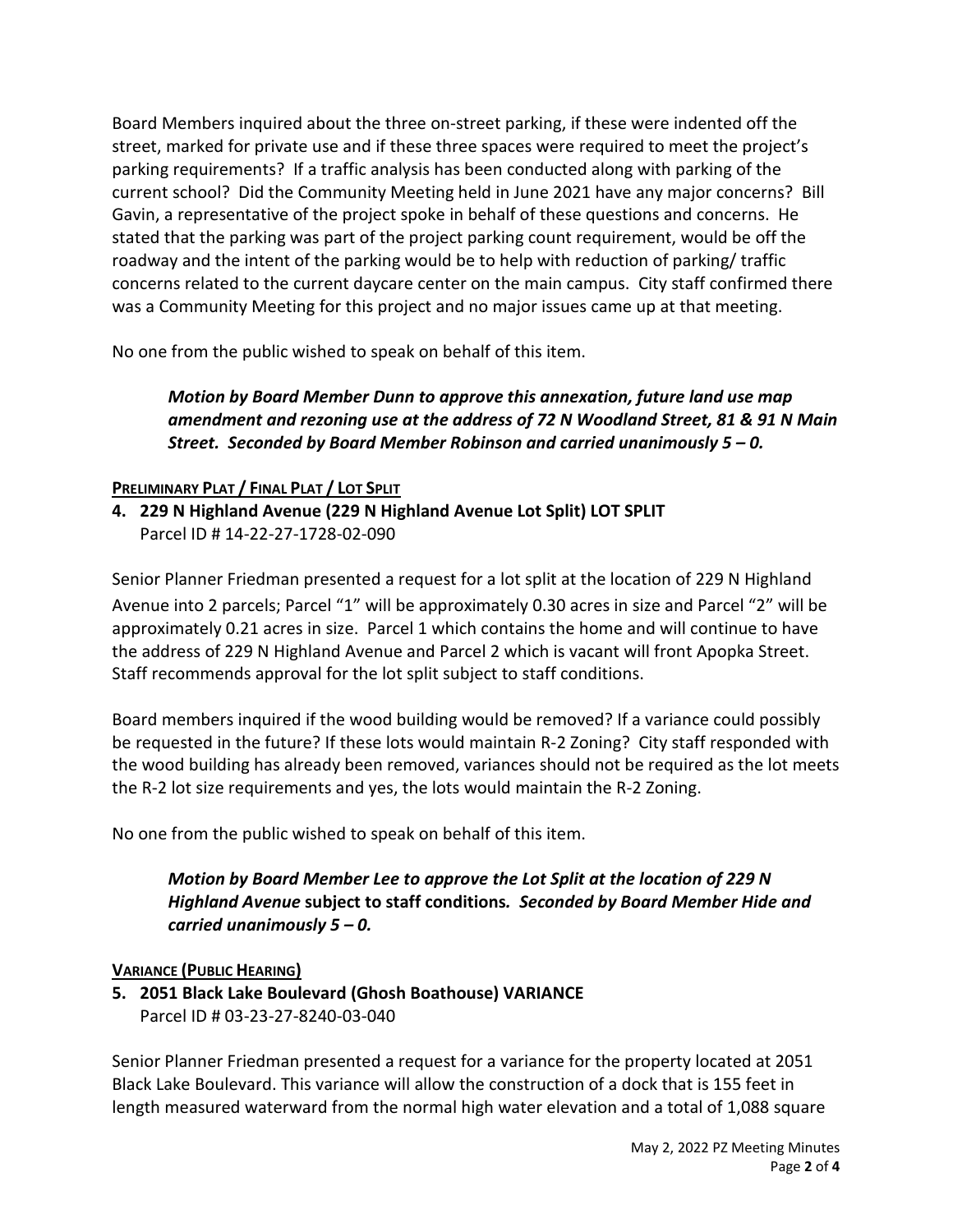feet. Staff recommends approval of the variance subject to conditions outlined in the Staff Report.

Board members inquired about Florida Fish and Wildlife Conservation permits for vegetation removal? City staff stated this would be during the building permit stage.

No one from the public wished to speak on behalf of this item. Agent for the homeowner was present for questions. No further questions on this item.

*Motion by Board Member Hawthorn to approve the variance at the location of 2051 Black Lake Boulevard subject to staff conditions. Seconded by Board Member Dunn and carried unanimously 5 – 0.* 

**6. 14608 Tullamore Loop (Clay Screen Enclosure) VARIANCE**  Parcel ID # 03-23-27-1605-00-100

Planner Kowalchik presented a request for a variance for the property located at 14608 Tullamore Loop. The variance will allow a new screen enclosure with a solid roof to be constructed with a rear yard setback of 12 feet. Staff recommends approval of the variance subject to conditions outlined in the Staff Report.

Board members inquired about this variance only need due to odd shape of lot? City staff confirmed that due to lot having an angle, the variance request is required.

No one from the public wished to speak on behalf of this item.

*Motion by Board Member Lee to approve the variance at the location of 14608 Tullamore Loop with staff conditions. Seconded by Board Member Hide and carried unanimously 5 – 0.* 

## **CITY OF WINTER GARDEN CODE UPDATES (PUBLIC HEARING)**

### **7. Ordinance 21-10; TEMPORARY MORATORIUM**

Community Development Director Pash presented a request to approved Ordinance 21-10 which would place a temporary moratorium on businesses opening and operating within the City of Winter Garden Historic Downtown District that sell alcoholic beverages for on premises consumption. The City Commission has concerns about the impact of having excessive number of business selling alcoholic beverages for on premises consumption within the Downtown District and desires for the City staff to evaluate and potentially propose changes to Chapter 6, City of Winter Garden Code of Ordinance regulating alcoholic beverage sales and to the City's land development regulations to address such concern. Staff recommends approval Ordinance 22-10.